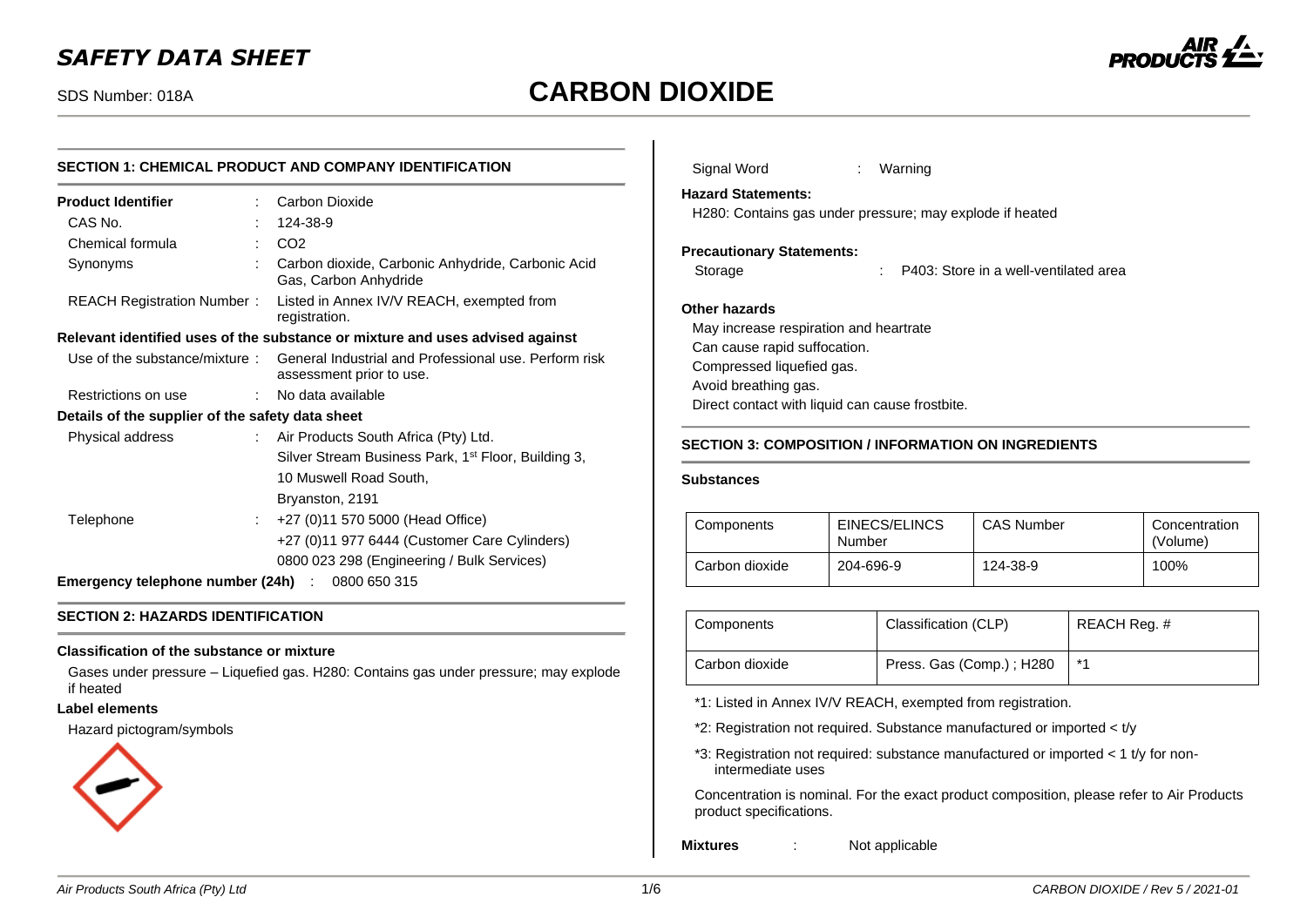SDS Number: 018A

|                                          |                                                                                                                                                                                                                                                                                           | <b>Advice for fire-fighters</b>                                                                                                                                                                                    | Wear self contained breathing apparatus for fire fighting                                                                                                                                                                                                                                   |  |
|------------------------------------------|-------------------------------------------------------------------------------------------------------------------------------------------------------------------------------------------------------------------------------------------------------------------------------------------|--------------------------------------------------------------------------------------------------------------------------------------------------------------------------------------------------------------------|---------------------------------------------------------------------------------------------------------------------------------------------------------------------------------------------------------------------------------------------------------------------------------------------|--|
| <b>SECTION 4: FIRST AID MEASURES</b>     |                                                                                                                                                                                                                                                                                           |                                                                                                                                                                                                                    | if necessary. Standard protective clothing and<br>equipment (self contained breathing apparatus) for fire<br>fighters. Standard EN 137 - Self-contained open-circuit                                                                                                                        |  |
| <b>Description of first aid measures</b> |                                                                                                                                                                                                                                                                                           |                                                                                                                                                                                                                    |                                                                                                                                                                                                                                                                                             |  |
| General advice                           | Move victim to uncontaminated area wearing self contained<br>breathing apparatus. Keep victim warm and rested. Call a<br>doctor. Apply artificial respiration if breathing stopped.                                                                                                       |                                                                                                                                                                                                                    | compressed air breathing apparatus with full face mask.<br>Standard EN 469 - Protective clothing for fire-fighters.<br>Standard EN 659 - Protective gloves for fire-fighters                                                                                                                |  |
| Eye contact                              | In the case of contact with eyes, rinse immediately with plenty<br>of water and seek medical advice. Keep eye wide open while<br>rinsing. Seek medical advice.                                                                                                                            | <b>SECTION 6: ACCIDENTAL RELEASE MEASURES</b>                                                                                                                                                                      |                                                                                                                                                                                                                                                                                             |  |
|                                          |                                                                                                                                                                                                                                                                                           |                                                                                                                                                                                                                    | Personal precautions, protective equipment and emergency procedures                                                                                                                                                                                                                         |  |
| Skin contact                             | In case of frostbite spray with water for at least 15 minutes.<br>Apply a sterile dressing. Wash frost-bitten areas with plenty of<br>water. Do not remove clothing. Cover wound with sterile<br>dressing.                                                                                | Monitor carbon dioxide level. Evacuate personnel to safe areas. Wear self-contained<br>breathing apparatus when entering area unless atmosphere is proved to be safe.<br>Ventilate the area. Monitor oxygen level. |                                                                                                                                                                                                                                                                                             |  |
| Ingestion                                | Ingestion is not considered a potential route of exposure.                                                                                                                                                                                                                                | <b>Environmental precautions :</b>                                                                                                                                                                                 | Should not be released into the environment. Do not                                                                                                                                                                                                                                         |  |
| Inhalation                               | Move to fresh air. If breathing has stopped or is laboured, give                                                                                                                                                                                                                          |                                                                                                                                                                                                                    | discharge into any place where its accumulation could                                                                                                                                                                                                                                       |  |
|                                          | assisted respirations. Supplemental oxygen may be indicated.<br>If the heart has stopped, trained personnel should begin<br>cardiopulmonary resuscitation immediately. In case of                                                                                                         |                                                                                                                                                                                                                    | be dangerous. Prevent further leakage or spillage.<br>Prevent from entering sewers, basements and work<br>pits, or any place where its accumulation can be<br>dangerous.                                                                                                                    |  |
|                                          | shortness of breath, give oxygen.                                                                                                                                                                                                                                                         |                                                                                                                                                                                                                    | Methods and materials for containment and cleaning up : Ventilate the area.                                                                                                                                                                                                                 |  |
|                                          | Most important symptoms and effects, both acute and delayed                                                                                                                                                                                                                               | Additional advice                                                                                                                                                                                                  | If possible, stop flow of product. Increase ventilation to                                                                                                                                                                                                                                  |  |
| Symptoms                                 | Shivering fit. Sweating. Blurred vision. Headache. Increased<br>pulse rate. Shortness of breath. Rapid respiration. Frostbite.<br>Exposure to oxygen deficient atmosphere may cause the<br>following symptoms: Dizziness. Salivation. Nausea. Vomiting.<br>Loss of mobility/consciousness |                                                                                                                                                                                                                    | the release area and monitor oxygen level. If leak is<br>from cylinder or cylinder valve, call the Air Products<br>emergency telephone number. If the leak is in the user's<br>system, close the cylinder valve, safely vent the<br>pressure, and purge with an inert gas before attempting |  |
|                                          | Indication of any immediate medical attention and special treatment needed                                                                                                                                                                                                                |                                                                                                                                                                                                                    | repairs.                                                                                                                                                                                                                                                                                    |  |
| Treatment                                | If exposed or concerned: Get medical attention/advice.                                                                                                                                                                                                                                    | Reference to other sections :                                                                                                                                                                                      | For more information refer to Section 8 and 13                                                                                                                                                                                                                                              |  |
| <b>SECTION 5: FIRE-FIGHTING MEASURES</b> |                                                                                                                                                                                                                                                                                           | <b>SECTION 7: HANDLING AND STORAGE</b>                                                                                                                                                                             |                                                                                                                                                                                                                                                                                             |  |
|                                          |                                                                                                                                                                                                                                                                                           |                                                                                                                                                                                                                    |                                                                                                                                                                                                                                                                                             |  |
| <b>Extinguishing media</b>               |                                                                                                                                                                                                                                                                                           | <b>Precautions for safe Handling</b>                                                                                                                                                                               |                                                                                                                                                                                                                                                                                             |  |
| Suitable extinguishing media:            | The product itself does not burn. Use extinguishing                                                                                                                                                                                                                                       |                                                                                                                                                                                                                    | Cylinders should be stored up right with valve protection guard in place and firmly<br>secured to prevent falling or being knocked over I lse equipment rated for cylinder                                                                                                                  |  |

media appropriate for surrounding fire. Extinguishing media which must not be used for safety reasons : Do not use water jet to extinguish. Upon exposure to intense heat or flame, cylinder will vent rapidly and or rupture violently. Product is non-flammable and does not support combustion. Move away from container and cool with water from a protected position. If possible, stop flow of product. Keep secured to prevent falling or being knocked over. Use equipment rated for cylinder pressure. Only experienced and properly instructed persons should handle compressed gases/cryogenic liquids. Protect cylinders from physical damage; do not drag, roll, slide or drop. Do not allow storage area temperature to exceed 50°C. Before using the product, determine its identity by reading the label. Know and understand the properties and hazards of the product before use. When doubt exists as to the correct handling procedure for a particular gas, contact the supplier. Do not remove or deface labels provided by the supplier for the identification of the cylinder contents. When moving

transport cylinders.

cylinders, even for short distances, use a cart (trolley, hand truck, etc.) designed to

out.

**Specific hazards arising from the substance or mixture**

adjacent cylinders cool by spraying with large amounts of water until the fire burns itself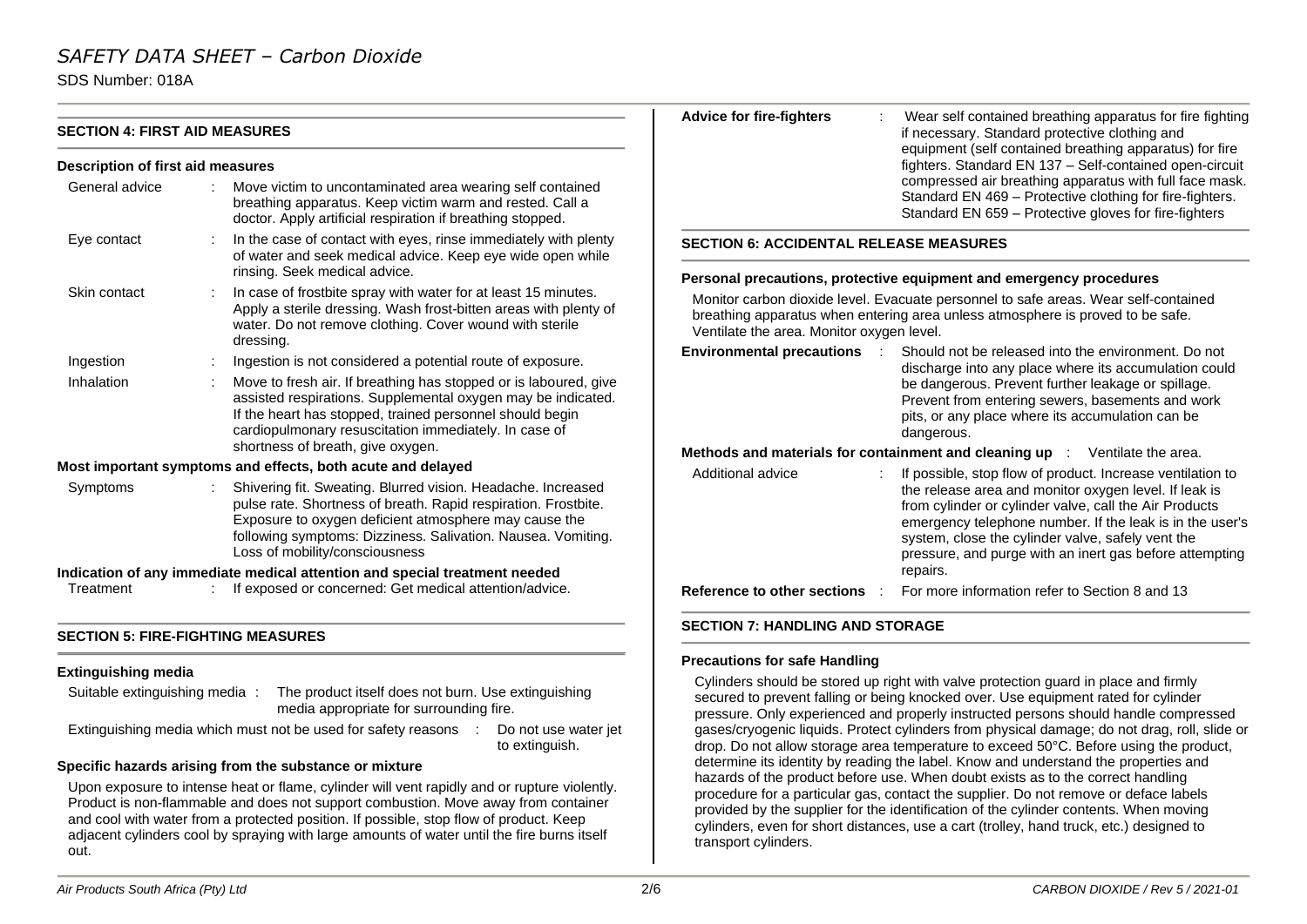### SDS Number: 018A

Do not remove valve guards. Before connecting the container, check the complete gas system for suitability, particularly for pressure rating and materials. Before connecting the container for use, ensure that back feed from the system into the container is prevented. Ensure the complete gas system is compatible for pressure rating and materials of construction. Ensure the complete gas system has been checked for leaks before use. Employ suitable pressure regulating devices on all containers when the gas is being emitted to systems with lower pressure rating than that of the container. Never insert an object (e.g., spanner/wrench, screwdriver, pry bar, etc.) into valve openings. Doing so may damage valve, causing a leak.

Open valve slowly. If user experiences any difficulty operating cylinder valve discontinue use and contact supplier. Close container valve after each use and when empty, even if still connected to equipment. Never attempt to repair or modify container valves or safety relief devices. Damaged valves should be reported immediately to the supplier. Close valve after each use and when empty. Do not subject containers to abnormal mechanical shocks which may cause damage to their valve or safety devices. Never attempt to lift a cylinder by its valve guard. Always use backflow protective device in piping. Never use direct flame or electrical heating devices to raise the pressure of a container. Containers should not be subjected to temperatures above 50°C. Prolonged periods of cold temperature below -30°C should be avoided. Never attempt to increase liquid withdrawal rate by pressurizing the container without first checking with the supplier. Never permit liquefied gas to become trapped in parts of the system as this may result in hydraulic rupture.

### **Conditions for safe Storage, including any incompatibilities**

Full containers should be stored so that oldest stock is used first. Containers should be stored in the vertical position and properly secured to prevent toppling. The container valves should be tightly closed and where appropriate valve outlets should be capped or plugged. Container valve guards or caps should be in place.

Observe all regulations and local requirements regarding storage of containers. Stored containers should be periodically checked for general condition and leakage. Protect containers stored in the open against rusting and extremes of weather. Containers should not be stored in conditions likely to encourage corrosion.

Containers should be stored in a purpose-built compound which should be well ventilated, preferably in the open air. Keep containers tightly closed in a cool, well-ventilated place. Store containers in location free from fire risk and away from sources of heat and ignition. Full and empty cylinders should be segregated. Do not allow storage temperature to exceed 50°C. Return empty containers in a timely manner.

### **Technical measures/Precautions**

Containers should be segregated in the storage area according to the various categories (e.g., flammable, toxic, etc.) and in accordance with local regulations. Keep away from combustible material.

### **SECTION 8: EXPOSURE CONTROLS AND PERSONAL PROTECTION**

### **Control parameters**

### **Exposure limit(s)**

| Carbon dioxide | Time Weighted Average (TWA): EH40<br><b>WFI</b>            | $5,000$ ppm | $9,150 \text{ mg/m}^3$  |
|----------------|------------------------------------------------------------|-------------|-------------------------|
| Carbon dioxide | Short Term Exposure Limit (STEL): EH40   15,000 ppm<br>WFL |             | $27,400 \text{ mg/m}^3$ |
| Carbon dioxide | Time Weighted Average (TWA): EU ELV                        | 5,000 ppm   | 9,000 mg/m <sup>3</sup> |

#### **Exposure controls**

### **Engineering measures**

Provide natural or mechanical ventilation to prevent accumulation above exposure limits. Provide natural or mechanical ventilation to prevent oxygen deficient atmospheres below 19.5% oxygen.

### **Personal protective equipment**

| Respiratory protection   | Self contained breathing apparatus (SCBA) or positive<br>pressure airline with mask are to be used in oxygen-<br>deficient atmosphere. Air purifying respirators will not<br>provide protection. Users of breathing apparatus must<br>be trained.                                                                                                             |
|--------------------------|---------------------------------------------------------------------------------------------------------------------------------------------------------------------------------------------------------------------------------------------------------------------------------------------------------------------------------------------------------------|
| Hand protection          | Wear work gloves when handling gas<br>cylinders/containers. Standard EN 388- Protective<br>gloves against mechanical risk. Wear cold insulating<br>gloves when transfilling or breaking transfer<br>connections. Standard EN 511 - cold insulating gloves.<br>The breakthrough time of the selected glove(s) must be<br>greater than the intended use period. |
| Eye /face protection     | Safety glasses recommended when handling cylinders.<br>Standard EN 166-Personal eye-protection.                                                                                                                                                                                                                                                               |
| Skin and body protection | Safety shoes are recommended when handling<br>cylinders. Standard EN ISO 20345- Personal protective<br>equipment-Safety footwear.                                                                                                                                                                                                                             |
|                          | Special instructions for protection and hygiene : Ensure adequate ventilation,<br>especially in confined areas.                                                                                                                                                                                                                                               |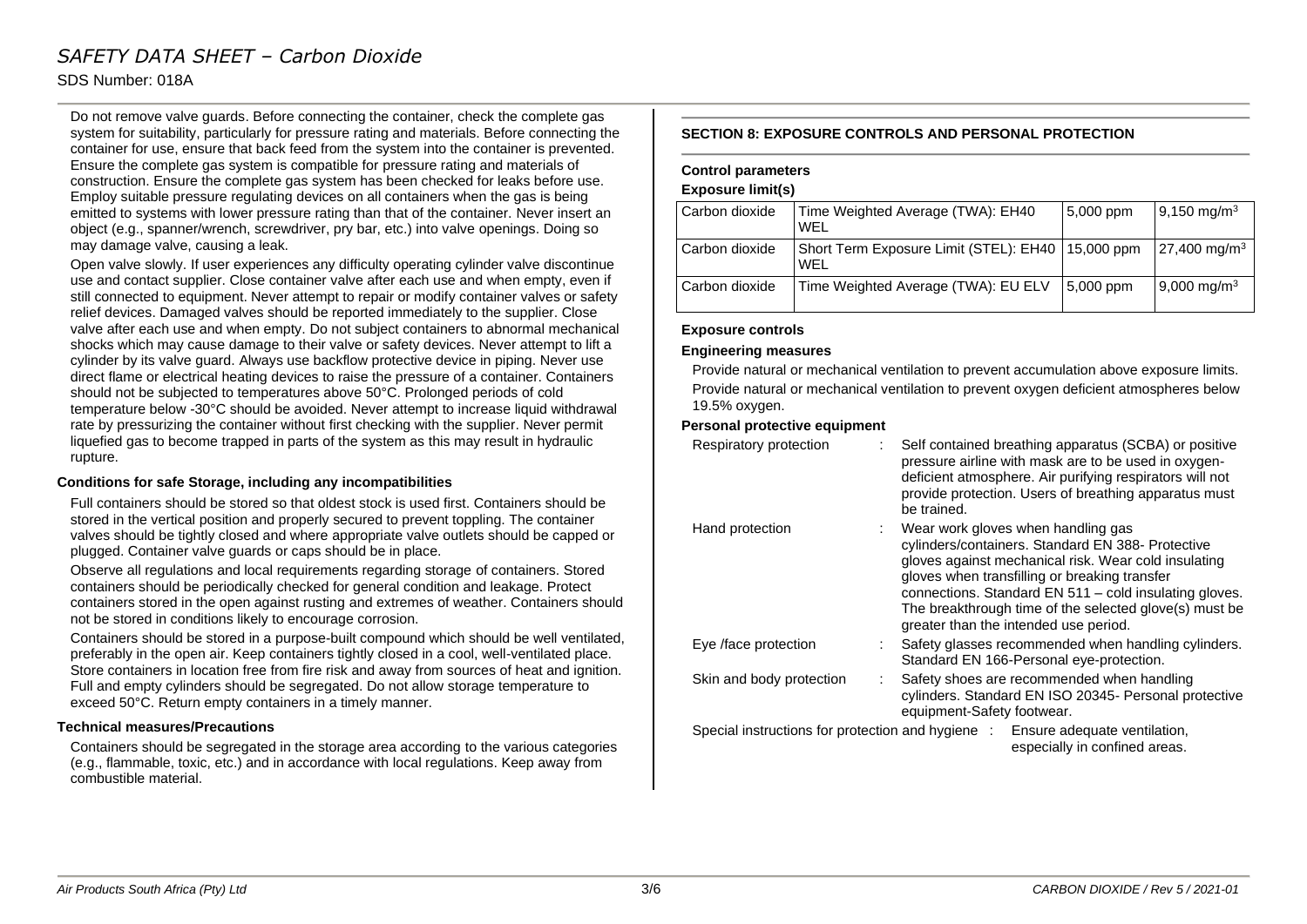SDS Number: 018A

| <b>SECTION 9: PHYSICAL AND CHEMICAL PROPERTIES</b>    |  |                                                                         | <b>SECTION 10: STABILITY AND REACTIVITY</b>  |  |                                                                                                                                                                                                                                |
|-------------------------------------------------------|--|-------------------------------------------------------------------------|----------------------------------------------|--|--------------------------------------------------------------------------------------------------------------------------------------------------------------------------------------------------------------------------------|
| Information on basic physical and chemical properties |  |                                                                         | <b>Reactivity</b>                            |  | No reactivity hazard other than the effects described in                                                                                                                                                                       |
| <b>Physical State</b>                                 |  | Liquefied gas.                                                          |                                              |  | the sub-sections below.                                                                                                                                                                                                        |
| Colour                                                |  | Colourless gas                                                          | <b>Chemical Stability</b>                    |  | Stable under normal conditions.                                                                                                                                                                                                |
| Odour                                                 |  | No odour warning properties.                                            | Possibility of hazardous reactions           |  | No data available<br>$\sim 100$                                                                                                                                                                                                |
| Molecular Weight                                      |  | 44.01 g/mol                                                             | <b>Conditions to avoid</b>                   |  | Direct sources of heat                                                                                                                                                                                                         |
| Relative vapour density                               |  | 1.519 (air = 1) Heavier than air                                        | Incompatible materials                       |  | Bases, Powdered metals                                                                                                                                                                                                         |
| Relative density                                      |  | $0.82$ (water = 1)                                                      | Hazardous decomposition products :           |  | Under normal conditions of storage and use,                                                                                                                                                                                    |
| Vapour pressure                                       |  | 57.30 bar (831.04 psia) at 20 °C                                        |                                              |  | hazardous decomposition products should not<br>be produced.                                                                                                                                                                    |
| Density                                               |  | 0.0018 g/cm <sup>3</sup> at 21 °C Note: (as vapour)                     |                                              |  |                                                                                                                                                                                                                                |
| Specific Volume                                       |  | 0.5456 $m^3/kg$ at 21 °C                                                | <b>SECTION 11: TOXICOLOGICAL INFORMATION</b> |  |                                                                                                                                                                                                                                |
| Boiling point/range                                   |  | $-56.6^{\circ}$ C                                                       |                                              |  |                                                                                                                                                                                                                                |
| Melting point/range                                   |  | $-78.5 °C$                                                              | Information on toxicological effects         |  |                                                                                                                                                                                                                                |
| Water solubility                                      |  | $2.000$ g/l                                                             | <b>Likely routes of exposure</b>             |  |                                                                                                                                                                                                                                |
| Partition coefficient n-octanol/water [log Kow] :     |  | 0.83                                                                    | Effects on Eye                               |  | Contact with liquid may cause cold burns/frostbites                                                                                                                                                                            |
| pH                                                    |  | Not applicable                                                          | Effects on Skin                              |  | Contact with liquid may cause cold burns/frostbites                                                                                                                                                                            |
| Viscosity                                             |  | No reliable data available                                              | Inhalation effects                           |  | Concentration of 10% CO2 or more can produce                                                                                                                                                                                   |
| Particle characteristics                              |  | Not applicable                                                          |                                              |  | unconsciousness or death. Unlike simple asphyxiants,<br>carbon dioxide has the ability to cause death even when                                                                                                                |
|                                                       |  | Upper and Lower explosion/ flammability limits : No data available      |                                              |  | normal oxygen levels (20-21%) are maintained. Carbon                                                                                                                                                                           |
| Flash point                                           |  | Not applicable for gases and gas mixtures                               |                                              |  | dioxide is physiologically active, affective circulation and                                                                                                                                                                   |
| Auto-ignition temperature                             |  | Non flammable                                                           |                                              |  | breathing. At concentrations between 2 and 10%,<br>carbon dioxide can cause nausea, dizziness, headache,                                                                                                                       |
| Decomposition temperature :                           |  | Not applicable                                                          |                                              |  | mental confusion, increased blood pressure and                                                                                                                                                                                 |
| <b>Other information</b>                              |  |                                                                         |                                              |  | respiratory rate. In high concentrations may cause                                                                                                                                                                             |
| Explosive properties                                  |  | Not applicable                                                          |                                              |  | asphyxiation. Symptoms may include loss of                                                                                                                                                                                     |
| Oxidizing properties                                  |  | Not applicable                                                          |                                              |  | mobility/consciousness. Victim may not be aware of<br>asphyxiation. Asphyxiation may bring about                                                                                                                               |
| Odour threshold                                       |  | Odour threshold is subjective and inadequate to warn of<br>overexposure |                                              |  | unconsciousness without warning and so rapidly that<br>victim may be unable to protect themselves                                                                                                                              |
| Evaporation rate                                      |  | Not applicable                                                          | Ingestion effects                            |  | Ingestion is not considered a potential route of exposure                                                                                                                                                                      |
| Flammability (solid, gas)                             |  | Refer to production classification in Section 2                         | Symptoms                                     |  | Exposure to oxygen deficient atmosphere may cause<br>the following symptoms: Dizziness. Salivation. Nausea.<br>Vomiting. Loss of mobility/consciousness. Shivering fit.<br>Sweating. Blurred vision. Headache. Increased pulse |

rate. Shortness of breath. Rapid respiration. Frostbite.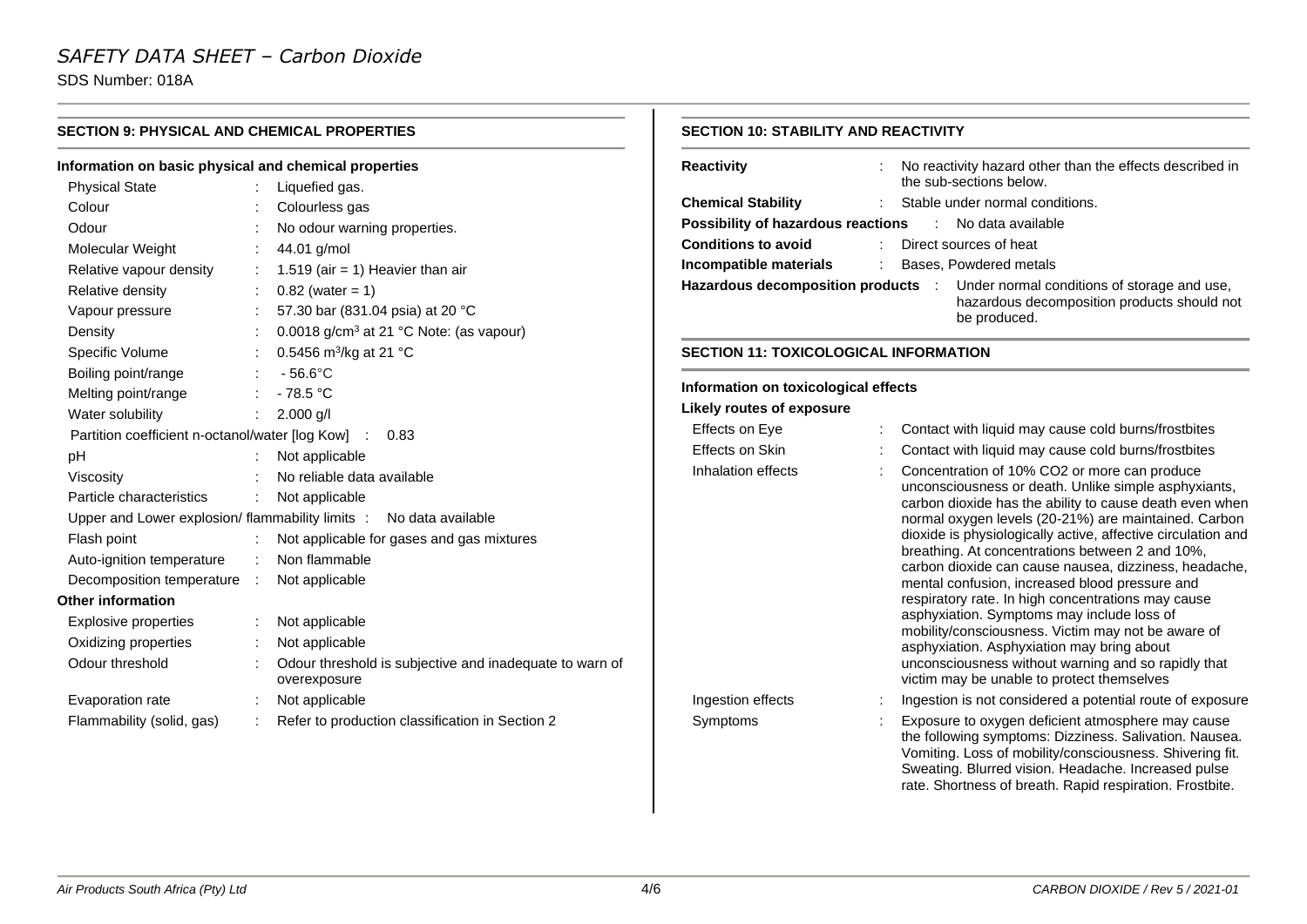### SDS Number: 018A

| <b>Acute toxicity</b>                               |                                                                                                                                                                                                                                                                                                                                                                                                                                                         |                                                               |
|-----------------------------------------------------|---------------------------------------------------------------------------------------------------------------------------------------------------------------------------------------------------------------------------------------------------------------------------------------------------------------------------------------------------------------------------------------------------------------------------------------------------------|---------------------------------------------------------------|
| Acute oral toxicity                                 | : No data available on the product itself                                                                                                                                                                                                                                                                                                                                                                                                               | Other a                                                       |
| Acute inhalation toxicity                           | Unlike simple asphyxiants, carbon dioxide has the<br>ability to cause death even in normal oxygen levels (20-<br>21%) are maintained. 5% CO2 has been found to act<br>synergistically to increase the toxicity of certain other<br>gases (CO, NO2) CO2 has been shown to enhance the<br>production of carboxy-or met- haemoglobin by these<br>gases possibly due to carbon dioxide's stimulatory<br>effects on the respiratory and circulatory systems. | When<br><b>Effect o</b><br>Ozone<br><b>Effect o</b><br>Global |
| Acute dermal toxicity                               | : No data available on the product itself                                                                                                                                                                                                                                                                                                                                                                                                               | <b>SECTIO</b>                                                 |
| Skin corrosion/irritation                           | : No data available                                                                                                                                                                                                                                                                                                                                                                                                                                     |                                                               |
| Serious eye damage / irritation : No data available |                                                                                                                                                                                                                                                                                                                                                                                                                                                         | Waste ti                                                      |
| Sensitization                                       | : No data available                                                                                                                                                                                                                                                                                                                                                                                                                                     | Contar                                                        |
| Chronic toxicity or effects from long term exposure |                                                                                                                                                                                                                                                                                                                                                                                                                                                         |                                                               |
| Carcinogenicity                                     | : No data available                                                                                                                                                                                                                                                                                                                                                                                                                                     | <b>SECTIO</b>                                                 |
| Reproductive toxicity                               | : No data available on the product itself                                                                                                                                                                                                                                                                                                                                                                                                               |                                                               |
| Germ cell mutagenicity                              | : No data available on the product itself                                                                                                                                                                                                                                                                                                                                                                                                               | <b>ADR</b>                                                    |
|                                                     | Specific target organ systemic toxicity (single exposure) : No data available                                                                                                                                                                                                                                                                                                                                                                           | UN/ID                                                         |
|                                                     | Specific target organ systemic toxicity (repeated exposure) : No data available                                                                                                                                                                                                                                                                                                                                                                         | Proper                                                        |
| Aspiration hazard                                   | : No data available                                                                                                                                                                                                                                                                                                                                                                                                                                     | Class<br>Tunnel                                               |

### **SECTION 12: ECOLOGICAL INFORMATION**

### **Toxicity**

| Aquatic toxicity<br>Toxicity to fish-components | No data is available on the product itself. |                   |                                                 |
|-------------------------------------------------|---------------------------------------------|-------------------|-------------------------------------------------|
| Carbon dioxide                                  |                                             | LC50(1h): 240mg/l | Species: Rainbow trout<br>(Oncorhynchus mykiss) |

|                |                   | (Oncorhynchus mykiss).                           |
|----------------|-------------------|--------------------------------------------------|
| Carbon dioxide | LC50(96h): 35mg/l | Species: Rainbow trout<br>(Oncorhynchus mykiss). |

| Toxicity to other organisms :    | No data is available on the product itself.                                          |
|----------------------------------|--------------------------------------------------------------------------------------|
| Persistence and degradability    |                                                                                      |
| No data available                |                                                                                      |
| <b>Bioaccumulative potential</b> | Refer to section 9 "Partition Coefficient (n-<br>octanol/water)".                    |
| <b>Mobility in soil</b><br>÷     | Because of its high volatility, the product is unlikely to<br>cause ground pollution |

### **Other adverse effects**

discharged in large quantities may contribute to the greenhouse effect.

| <b>SECTION 13: DISPOSAL CONSIDERATIONS</b> |                                                                                   |  |  |  |
|--------------------------------------------|-----------------------------------------------------------------------------------|--|--|--|
| <b>Global Warming Potential</b>            | $\therefore$ 1                                                                    |  |  |  |
| Effect on global warming                   | : When discharged in large quantities may contribute to the<br>greenhouse effect. |  |  |  |
| Ozone Depleting Potential                  | None                                                                              |  |  |  |
| Effect on the ozone layer                  | : No known effects from this product.                                             |  |  |  |

| Waste treatments methods |  | Return unused product in original cylinder to supplier.                   |
|--------------------------|--|---------------------------------------------------------------------------|
| Contaminated packaging   |  | Contact supplier if guidance is required.<br>Return cylinder to supplier. |

### **SECTION 14: TRANSPORT INFORMATION**

| UN/ID No.               | UN1013                |
|-------------------------|-----------------------|
| Proper shipping name    | <b>CARBON DIOXIDE</b> |
| Class or Division       | 2                     |
| Tunnel Code             | (C/E)                 |
| Label(s)                | 2.2                   |
| ADR/RID Hazard ID no.   | 20                    |
| <b>Marine Pollutant</b> | No                    |
| IATA                    |                       |
| UN/ID No.               | UN1013                |
| Proper shipping name    | Carbon dioxide        |
| Class or Division       | 2.2                   |
| Label(s)                | 2.2                   |
| <b>Marine Pollutant</b> | No                    |
| <b>IMDG</b>             |                       |
| UN/ID No.               | UN1013                |
| Proper shipping name    | <b>CARBON DIOXIDE</b> |
| Class or Division       | 2.2                   |
| Label(s)                | 2.2                   |
| <b>Marine Pollutant</b> | No                    |
| Segregation Group       | None                  |
|                         |                       |